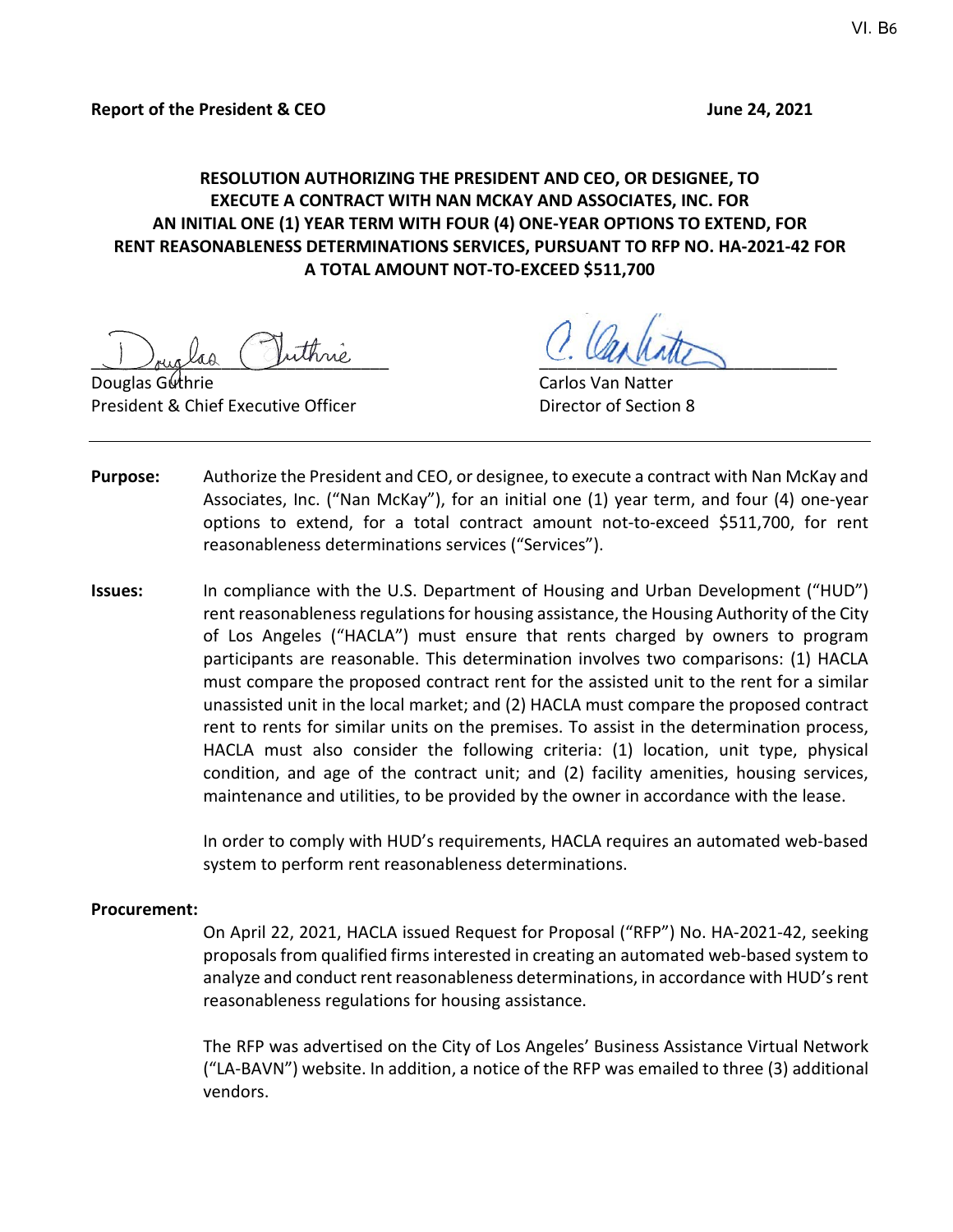The following three (3) proposals were received by the submittal deadline of May 13, 2021:

| <b>Company Name</b>            |
|--------------------------------|
| Nan McKay and Associates, Inc. |
| Novogradac Consulting LLP      |
| Rental Housing Deals, Inc.     |

The evaluation panel reviewed and scored all three proposal based on the following RFP criteria: (1) qualifications; (2) proposed staffing; (3) work plan; (4) price; (5) Section 3, and (6) diversity outreach. Novogradac Consulting LLP ("Novo") and Rental Housing Deals, Inc.'s, proposed pricing was deemed unreasonable when compared to the historical cost of such services and the Independent Cost Estimate (ICE) of \$470,659.58. However, all three proposals were reviewed and evaluated. Nan McKay, the current provider and recommended contractor, was determined to have submitted the most responsive proposal and best value to HACLA based upon the RFP criteria.

A more detailed summary and background information of the procurement is provided in Attachment 2 (Summary of Outreach).

# **Vision Plan: PATHWAYS Strategy #7: Identify opportunities to reduce operating and administrative costs so that scarce resources are maximized**

The use of an outside agency or independent contractor approved by HACLA to conduct rent reasonableness determinations generates internal efficiencies by allowing staff to focus more on core program requirements including, but not limited to, new admissions and annual reexaminations.

**Funding:** The Chief Administrative Officer confirms the following:

*Source of Funds:* The costs for rent reasonableness determinations services will be paid by Section 8 Housing Choice Voucher and Special Programs Administrative fees.

*Budget and Program Impact:* These services are charged to Section 8 programs based on prior year actual utilized unit count. These expenditures are included in HACLA's 2021 Operating Budget and will be budgeted in subsequent years as required.

**Environmental Review:** This action is exempt.

**Section 3:** Nan McKay has submitted an Economic Opportunity Plan ("EOP") in conformity with the requirements of HACLA's Section 3 Guide and Compliance Plan. However, due to the technical nature of the work and company's geographic location, the hiring, subcontracting and other economic opportunities for Section 3 Residents and Businesses are not feasible. Moreover, the current workforce will be able to complete the scope of work without the need for additional hires. However, in support of Section 3, Nan McKay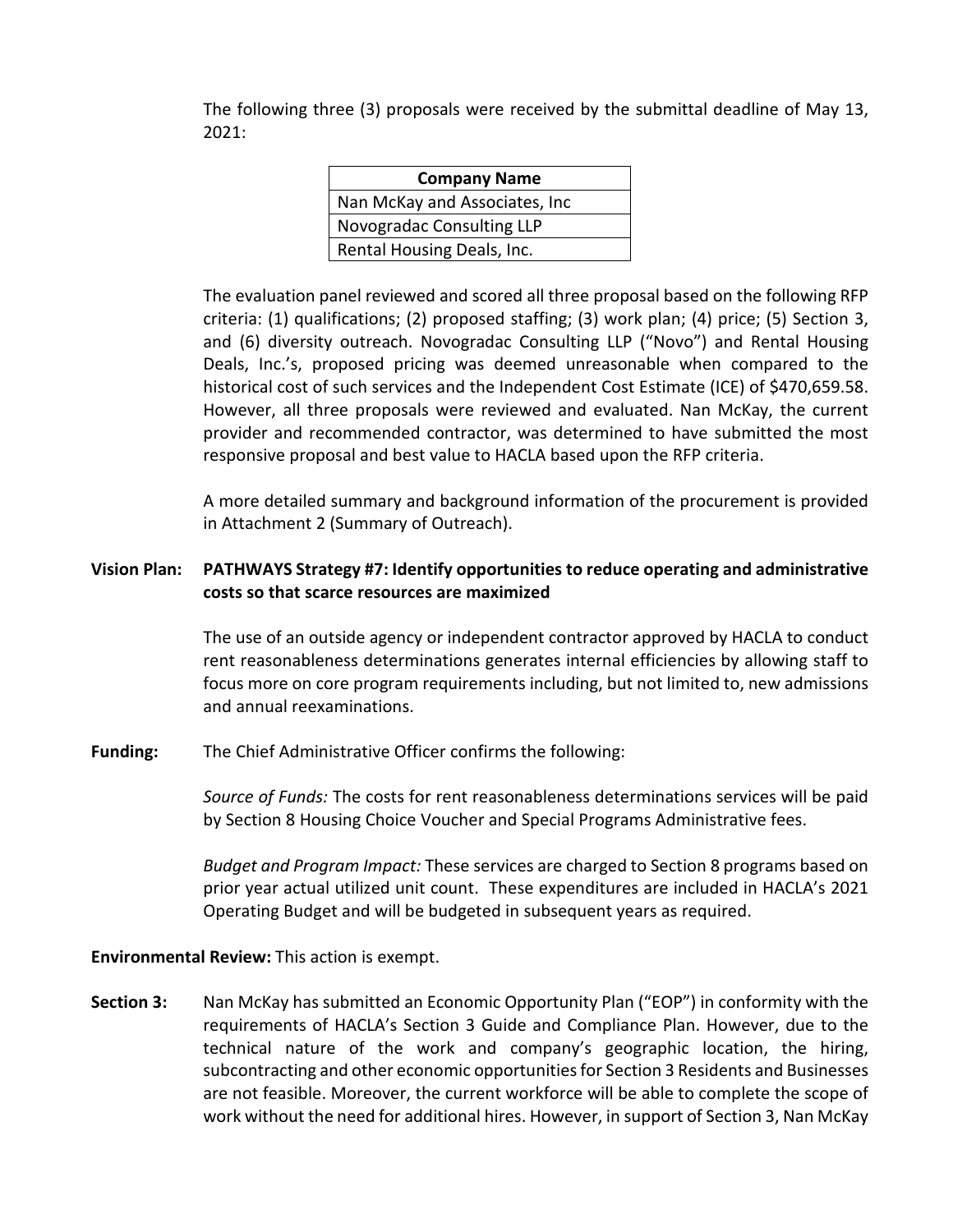has made a Section 3 fund contribution commitment, which will be used to generate economic opportunities for Section 3 Residents including college tuition expenses.

In addition, Nan McKay has been a strong supporter of HACLA's Section 3 Fund, contributing thousands of dollars for Resident programs, consistent with HACLA's guidelines.

#### **Attachments:**

- **1.** Resolution
- **2.** Summary of Outreach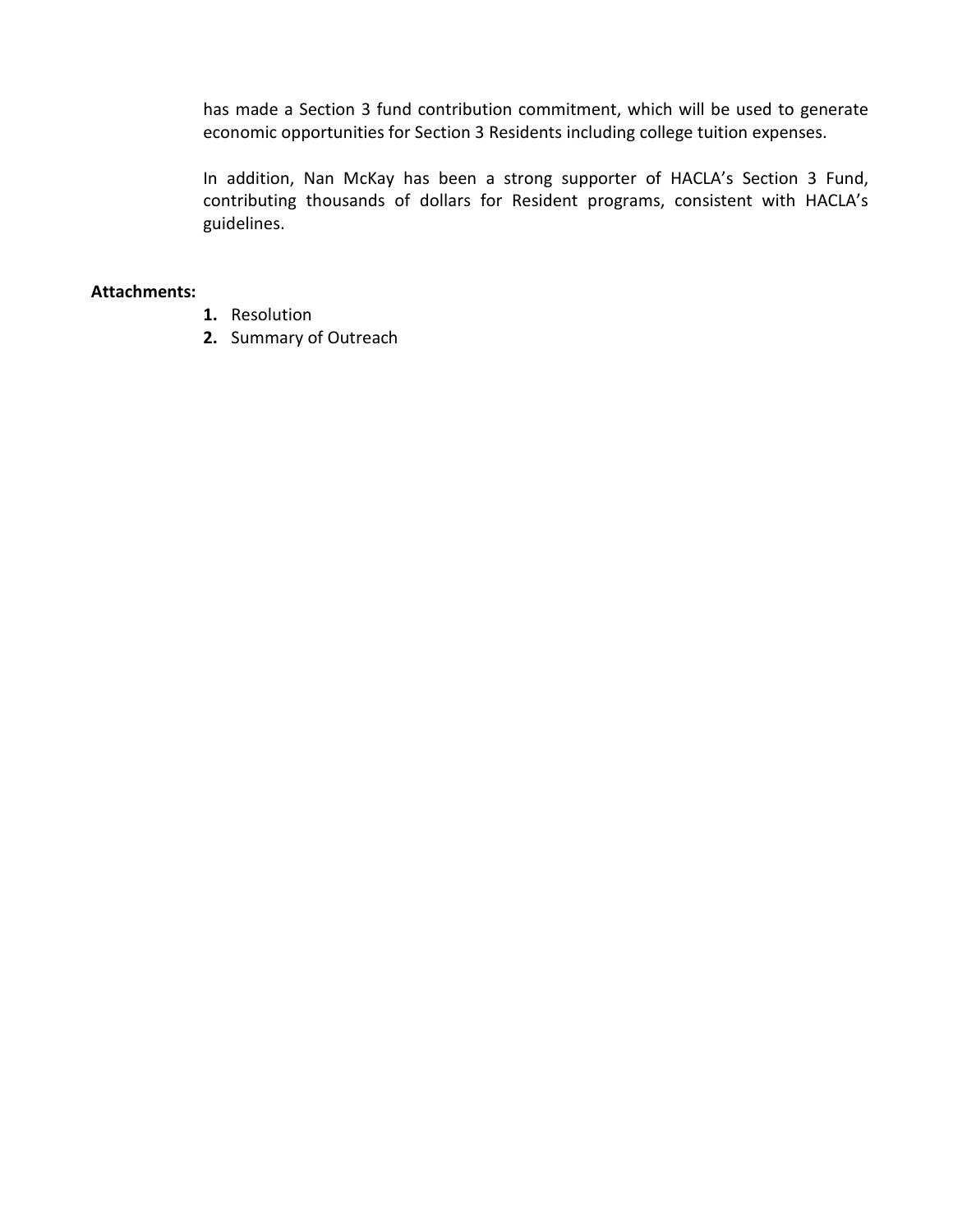| <b>RESOLUTION NO.</b> |  |  |
|-----------------------|--|--|
|                       |  |  |

# **RESOLUTION AUTHORIZING THE PRESIDENT AND CEO, OR DESIGNEE, TO EXECUTE A CONTRACT WITH NAN MCKAY AND ASSOCIATES, INC. FOR AN INITIAL ONE (1) YEAR TERM WITH FOUR (4) ONE-YEAR OPTIONS TO EXTEND, FOR RENT REASONABLENESS DETERMINATIONS SERVICES, PURSUANT TO RFP NO. HA-2021-42 FOR A TOTAL AMOUNT NOT-TO-EXCEED \$511,700**

**WHEREAS**, the Housing Authority of the City of Los Angeles ("HACLA") requires rent reasonableness determinations services for its housing assistance programs administered by the Section 8 department;

**WHEREAS**, HACLA has determined the most effective and feasible manner of obtaining rent reasonableness determinations services is by contracting for such services;

**WHEREAS**, on April 22, 2021, HACLA issued Request for Proposal ("RFP") No. HA-2021- 42, seeking proposals for the development of a web-based system that provides rent reasonableness determinations services;

**WHEREAS**, following review of the proposals received in response to the RFP, as detailed in the Report of the President and CEO of the same date herewith, it was determined that Nan McKay and Associates, Inc. (Nan McKay") submitted the proposal most responsive to the RFP and represents the best value to HACLA; and

**WHEREAS**, HACLA desires to award and enter into a one-year contract term with four (4) one-year options to renew, with Nan McKay, to provide the rent reasonableness determination services.

**NOW, THEREFORE, BE IT RESOLVED** that the Board of Commissioners authorizes the President and CEO, or designee, to execute a contract with Nan McKay, for an initial one-year contract term with four (4) one-year options to extend for a total contract amount not-to-exceed \$511,700, for rent reasonableness determinations services.

**BE IT FURTHER RESOLVED** that this Resolution shall take effect immediately.

APPROVED AS TO FORM HOUSING AUTHORITY OF THE CITY OF LOS ANGELES

By:  $\Box$ 

James Johnson, General Counsel Comes Cielo Castro, Chairperson

DATE ADOPTED:  $\blacksquare$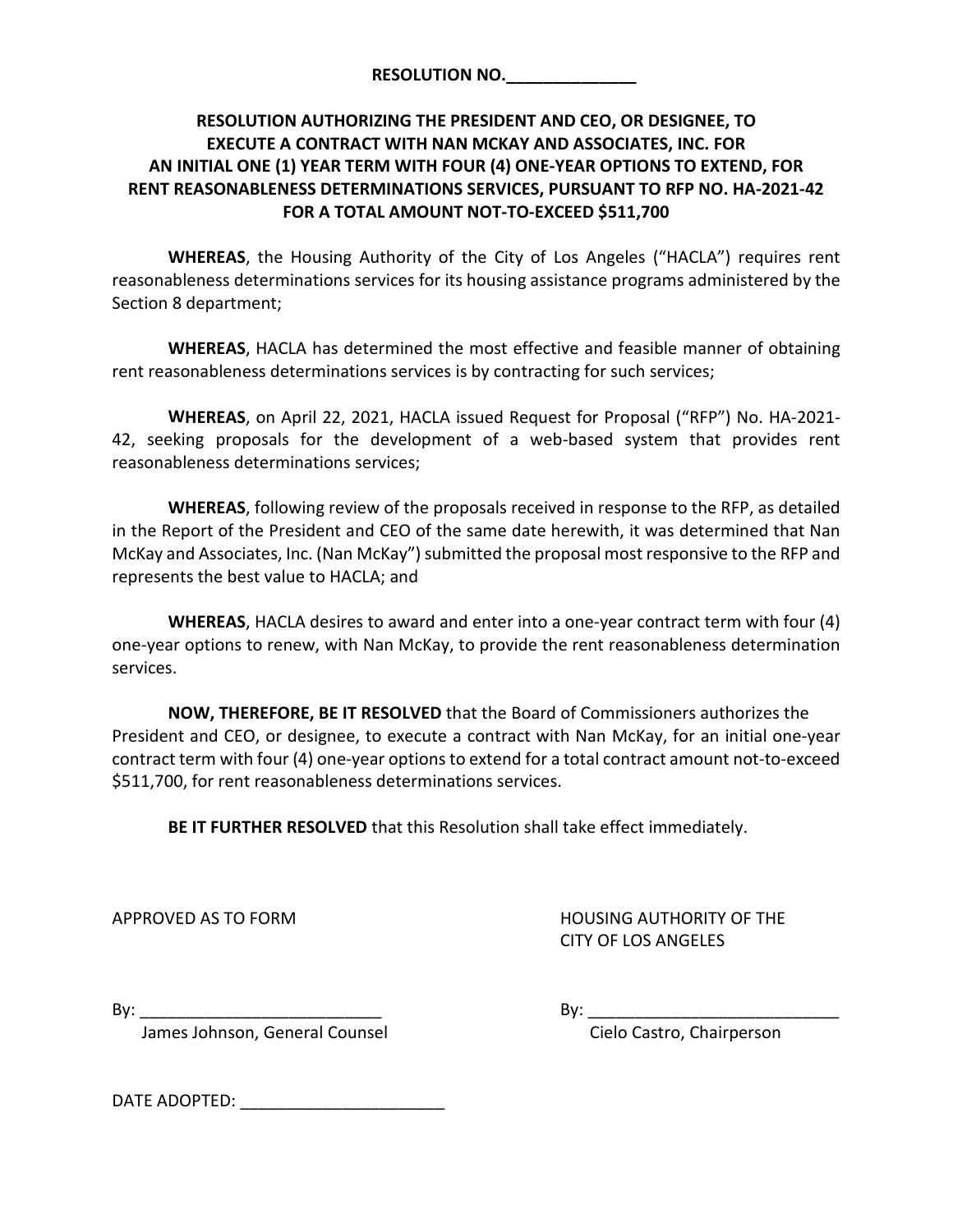# Summary of Outreach

# RFP No. HA-2021-42 Comparable/Rent Reasonableness Determinations

## **A. Funding Source**

 $\boxtimes$  Federal  $\Box$  Non-Federal  $\Box$  Mixed Funding

## **B. Advertisement; Minority/Women Outreach**

General Services advertised the Request for Proposal ("RFP") on the City of Los Angeles' Business Assistance Virtual Network ("LA-BAVN") website, starting on April 22, 2021, until the submission deadline of May 13, 2021, for a total of twenty-two (22) days. The RFP was viewed by one-hundred and seven (107) vendors. In addition, the RFP notice was emailed to three (3) vendors from a list provided by the Section 8 Department.

In support of the Housing Authority of the City of Los Angeles ("HACLAs") policy to contract with Minority Business Enterprises ("WBEs") and Labor Surplus Area ("LSA") businesses to the extent possible, on April 22, 2021, notice of this RFP was also provided to a List of Recognized Minority and Women-owned Business Organizations, and to the local office of the U.S. Small Business Administration (SBA).

#### **C. Pre-Proposal Conference**

Due to the closure of our offices to the public stemming from the COVID-19 outbreak, a pre-proposal conference was not conducted. This decision follows orders issued for the State of California by Governor Newsom, the City of Los Angeles by Mayor Garcetti, and Federal, County and City of Los Angeles' public health officials.

#### **D. Addendum**

The following Addenda was posted on LA-BAVN to provide responses or clarifications to questions received by the required deadline of April 29, 2021:

| Addendum No.   | Post Date   |
|----------------|-------------|
| Addendum No. 1 | May 7, 2021 |

The purpose for the addendum was to provide all potential proposers the opportunity to submit any questions regarding the RFP and HACLA's requirements, and to help ensure our requirements are clearly and completely understood.

HACLA received one question asking for clarification on the required format of the files to be submitted. No additional questions were received.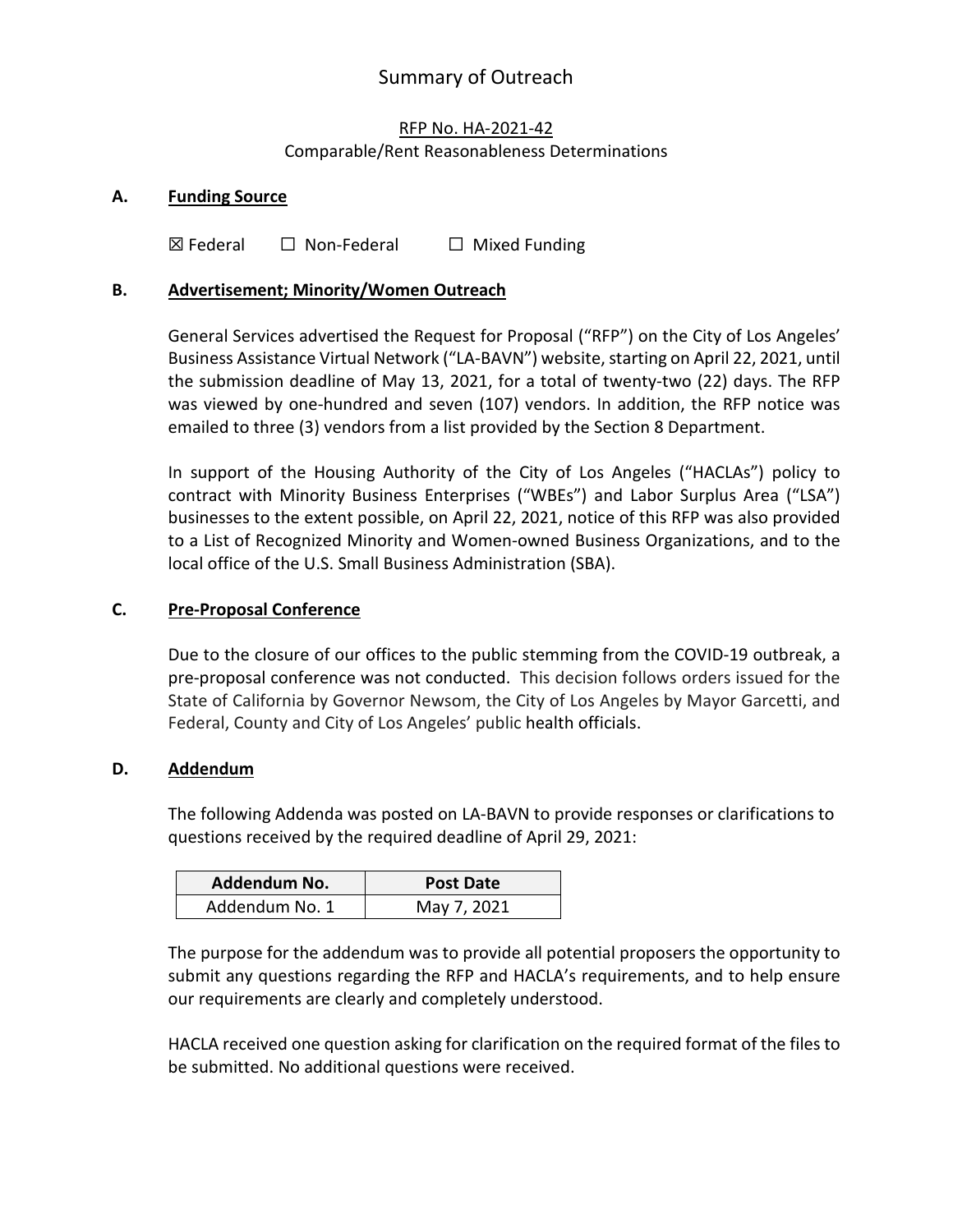# **E. Receipt of Proposals**

A total of three (3) proposals were received by the May 13, 2021, submittal deadline with the pricing portion of their proposals as follows.

| <b>Company Name</b>                         | <b>Proposal Price</b> |
|---------------------------------------------|-----------------------|
| Nan McKay and Associates, Inc ("Nan McKay") | \$511,700.00          |
| Novogradac Consulting LLP ("Novogradac")    | \$134,592.00          |
| Rental Housing Deals, Inc.                  | \$5,965,750.00        |

Although pricing under each proposal varied significantly: Novogradac Consulting LLP ("Novo") and Rental Housing Deals, Inc.'s, proposed prices were not deemed reasonable when compared to the historical cost of such services and to the Independent Cost Estimate (ICE) of \$470,659.58. Comparatively, Nan McKay's pricing proposal was the only one within the range of the ICE, differing by nine percent (9%), and determined price reasonable. As price was only one of several RFP factors, each proposal received full consideration and review by the panel as detailed below.

# **F. Panel Review**

The evaluation panel was comprised of three (3) subject matter expertise. The panel met on May 20, 2021, and resulted in the following consensus scoring.

| <b>Company Name</b>            | <b>Score</b> |
|--------------------------------|--------------|
| Nan McKay and Associates, Inc. | 92.67        |
| Novogradac Consulting LLP      | 84.67        |
| Rental Housing Deals Inc.      | 60.83        |

These scores are reflected in the Consensus Rating Form signed by each panelist; the Contract Administrator has confirmed the scores.

#### **G. Best and Final Offers**

On May 27, 2021, HACLA requested a Best and Final Offer ("BAFO") from the top ranked proposer with request for clarification on questions and pricing. Nan McKay responded to the BAFO request and provided no changes to their pricing. The panel then reevaluated the proposals and determined that interviews were not necessary.

#### **H. Recommendation for Award**

The Section 8 Department recommends Nan McKay for contract award.

#### **I. Workforce Profile**

Nan McKay, submitted a Workforce Profile that reveals the following workforce composition: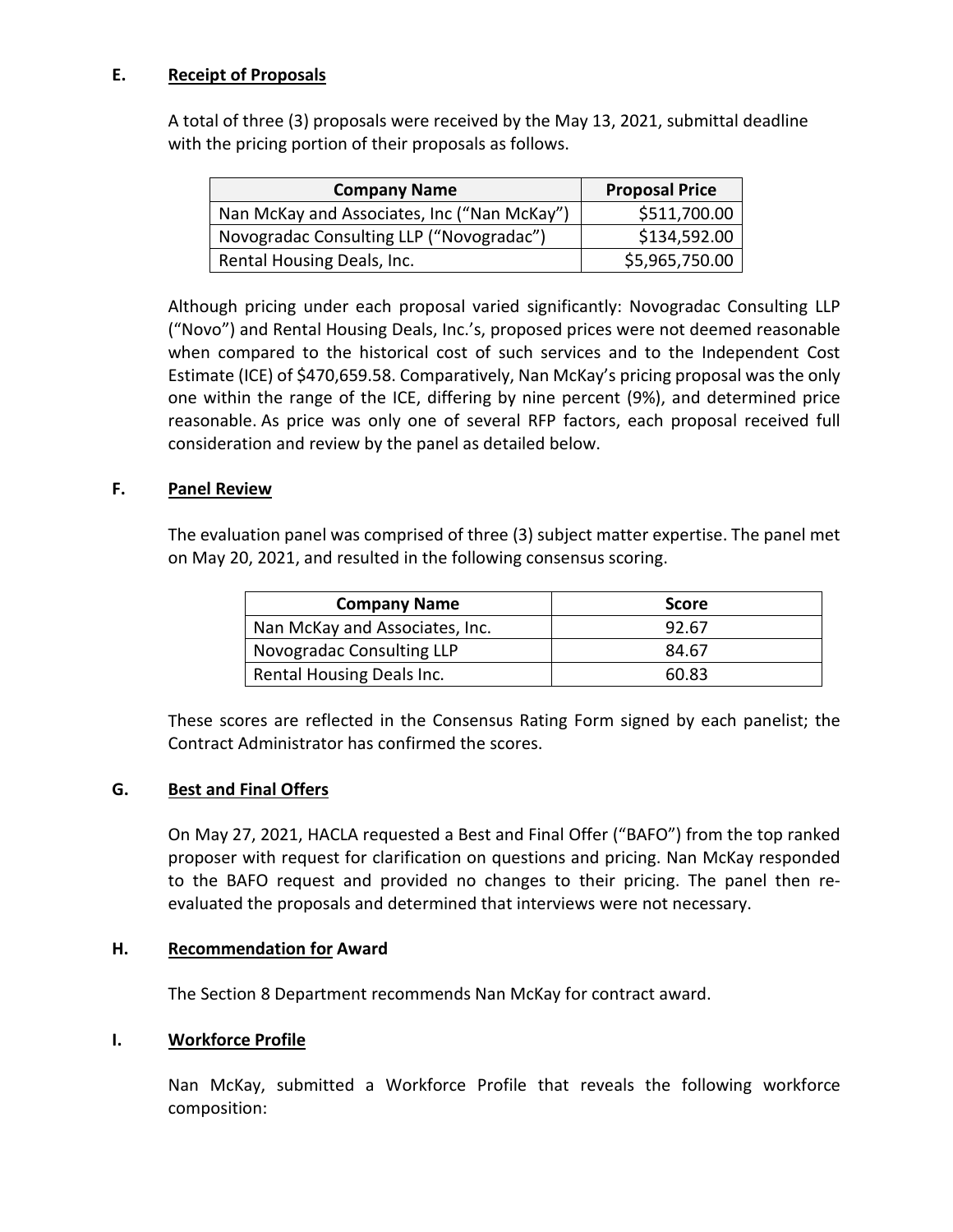| Company                     | <b>Employees</b> |                                                   |  |
|-----------------------------|------------------|---------------------------------------------------|--|
| Nan McKay and<br>Associates | Total:           | 691<br>651 minorities = 94%<br>533 women = $77\%$ |  |